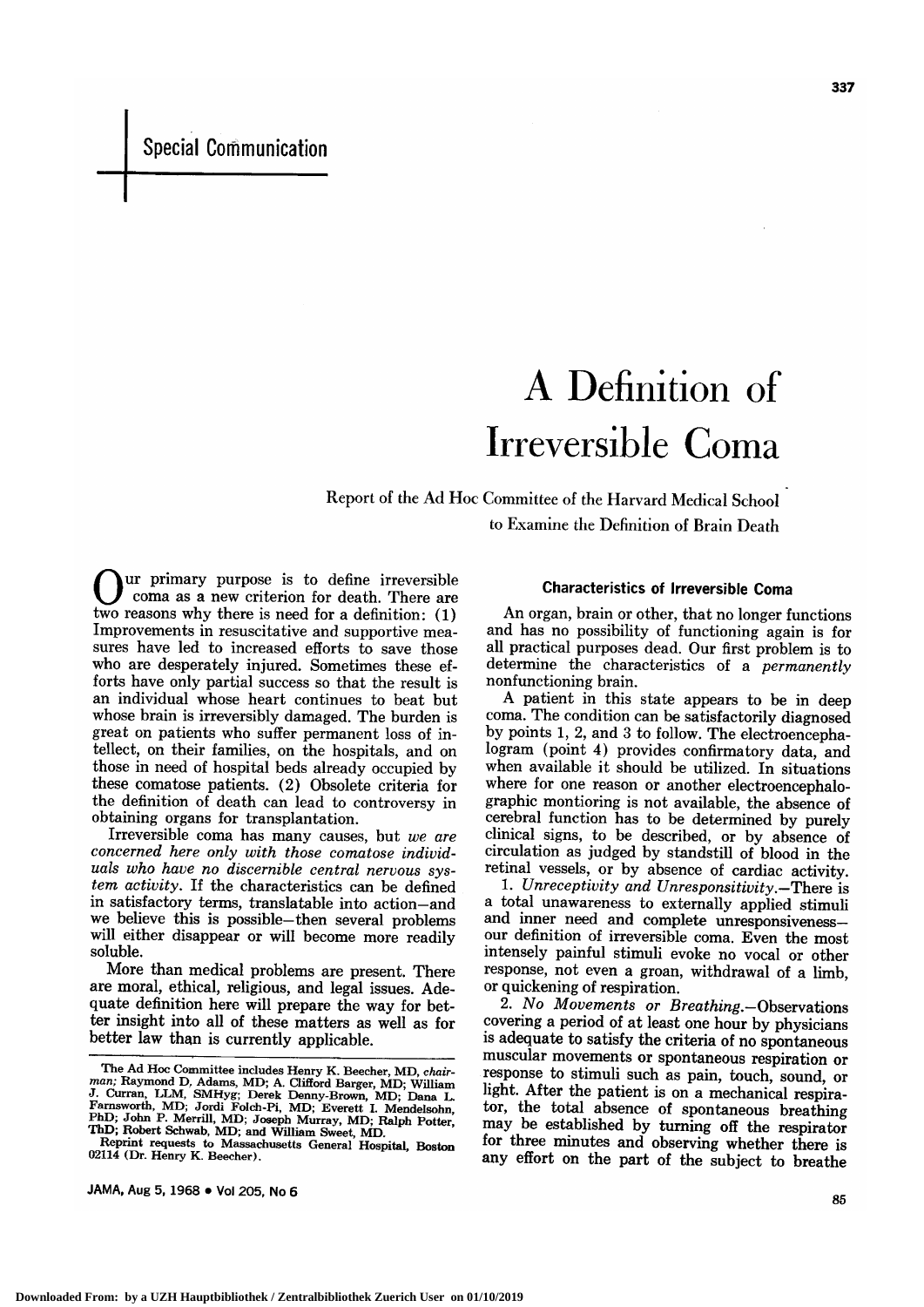spontaneously. (The respirator may be turned off for this time provided that at the start of the trial period the patient's carbon dioxide tension is within the normal range, and provided also that the patient had been breathing room air for at least <sup>10</sup> minutes prior to the trial.)

3. No reflexes.—Irreversible coma with abolition of central nervous system activity is evidenced in part by the absence of elicitable reflexes. The pupil will be fixed and dilated and will not respond to <sup>a</sup> direct source of bright light. Since the establishment of <sup>a</sup> fixed, dilated pupil is clear-cut in clinical practice, there should be no uncertainty as to its presence. Ocular movement (to head turning and to irrigation of the ears with ice water) and blinking are absent. There is no evidence of postural activity (decerebrate or other). Swallowing, yawning, yocalization are in abeyance. Corneal and pharyngeal reflexes are absent.

As a rule the stretch of tendon reflexes cannot be elicited; ie, tapping the tendons of the biceps, triceps, and pronator muscles, quadriceps and gastrocnemius muscles with the reflex hammer elicits no contraction of the respective muscles. Plantar or noxious stimulation gives no response.

4. Flat Electroencephalogram. $-$ Of great confirmatory value is the flat or isoelectric EEG. We must assume that the electrodes have been properly applied, that the apparatus is functioning normally, and that the personnel in charge is competent. We consider it prudent to have one channel of the apparatus used for an electrocardiogram. This channel will monitor the ECG so that, if it appears in the electroencephalographic leads because of high resistance, it can be readily identified. It also establishes the presence of the active heart in the absence of the EEG. We recommend that another channel be used for <sup>a</sup> noncephalic lead. This will pick up space-borne or vibration-borne artifacts and identify them. The simplest form of such <sup>a</sup> monitoring noncephalic electrode has two leads over the dorsum of the hand, preferably the right hand, so the ECG will be minimal or absent. Since one of the requirements of this state is that there be no muscle activity, these two dorsal hand electrodes will not be bothered by muscle artifact. The apparatus should be run at standard gains  $10\mu\text{V}$ mm,  $50\mu\text{V}/5$  mm. Also it should be isoelectric at double this standard gain which is  $5\mu$ v/mm or  $25\mu\text{v}/5$  mm. At least ten full minutes of recording are desirable, but twice that would be better.

It is also suggested that the gains at some point be opened to their full amplitude for <sup>a</sup> brief period (5 to <sup>100</sup> seconds) to see what is going on. Usually in an intensive care unit artifacts will dominate the picture, but these are readily identifiable. There shall be no electroencephalographic response to noise or to pinch.

All of the above tests shall be repeated at least 24 hours later with no change.

The validity of such data as indications of irreversible cerebral damage depends on the exclusion of two conditions: hypothermia (temperature be low 90 F  $[32.2 \text{ C}]$  or central nervous system depressants, such as barbiturates.

## Other Procedures

The patient's condition can be determined only by <sup>a</sup> physician. When the patient is hopelessly damaged as defined above, the family and all colleagues who have participated in major decisions concerning the patient, and all nurses involved, should be so informed. Death is to be declared and then the respirator turned off. The decision to do this and the responsibility for it are to be taken by the physician-in-charge, in consultation with one or more physicians who have been directly involved in the case. It is unsound and undesirable to force the family to make the decision.

# Legal Commentary

The legal system of the United States is greatly in need of the kind of analysis and recommendations for medical procedures in cases of irreversible brain damage as described. At present, the law of the United States, in all 50 states and in the federal courts, treats the question of human death as <sup>a</sup> question of fact to be decided in every case. When any doubt exists, the courts seek medical expert testimony concerning the time of death of the particular individual involved. However, the law makes the assumption that the medical criteria for determining death are settled and not in doubt among physicians. Furthermore, the law assumes that the traditional method among physicians for determina tion of death is to ascertain the absence of all vital signs. To this extent, Black's Law Dictionary (fourth edition, 1951) defines death as

The cessation of life; the ceasing to exist; defined by  $physi$ cians as a total stoppage of the circulation of the blood, and a cessation of the animal and vital functions consequent thereupon, such as respiration, pulsation, etc [italics added].

In the few modern court decisions involving <sup>a</sup> definition of death, the courts have used the concept of the total cessation of all vital signs. Two cases are worthy of examination. Both involved the issue of which one of two persons died first.

In Thomas vs Anderson, (96 Cal App 2d 371, <sup>211</sup> P 2d 478) <sup>a</sup> California District Court of Appeal in <sup>1950</sup> said, "In the instant case the question as to which of the two men died first was <sup>a</sup> question of fact for the determination of the trial court...'

The appellate court cited and quoted in full the definition of death from Black's Law Dictionary and concluded, ". . . death occurs precisely when life ceases and does not occur until the heart stops beating and respiration ends. Death is not a continuous event and is an event that takes place at <sup>a</sup> precise time."

The other case is Smith vs Smith (229 Ark, 579, 317 SW 2d 275) decided in 1958 by the Supreme Court of Arkansas. In this case the two people were husband and wife involved in an auto accident.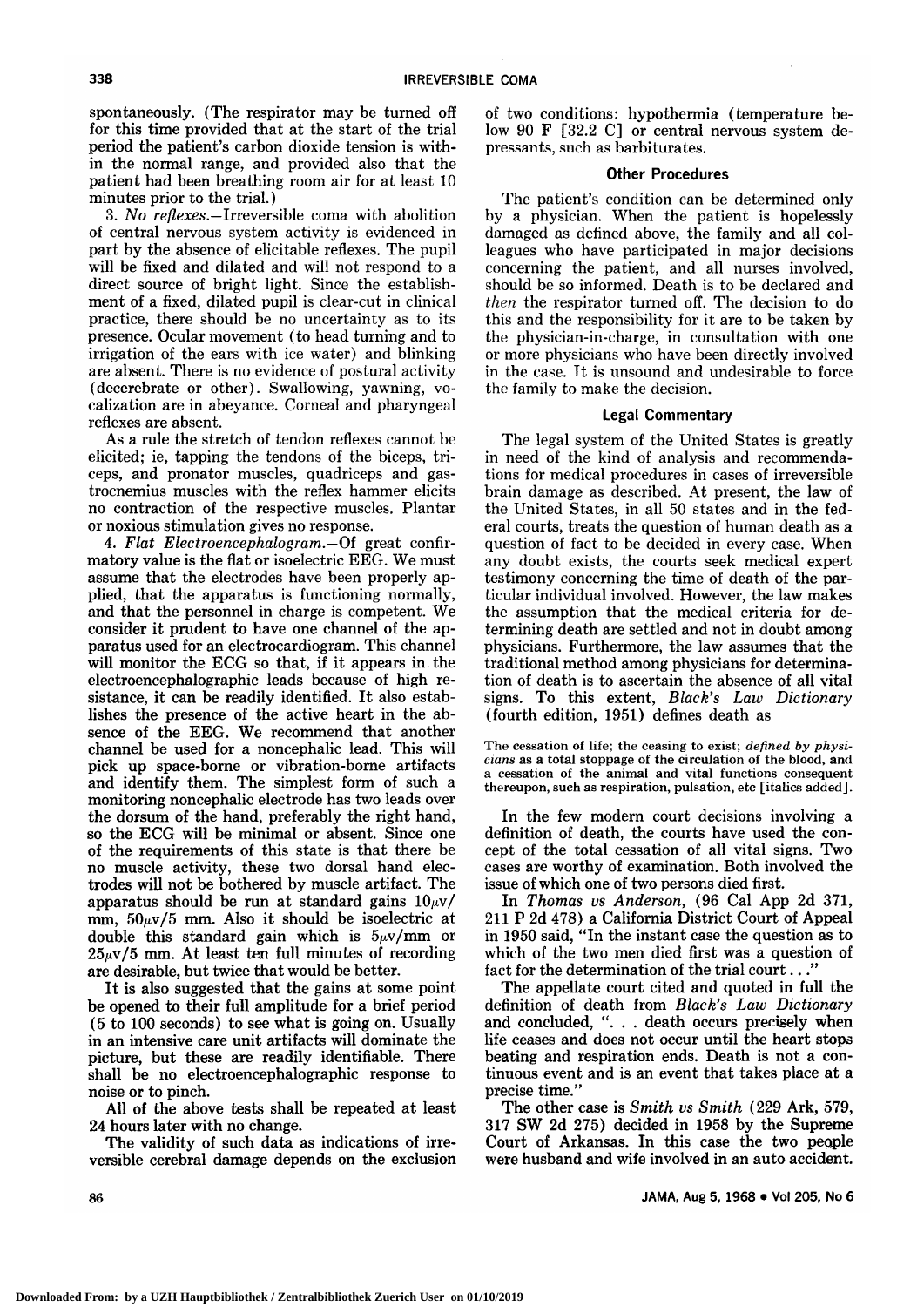The husband was found dead at the scene of the accident. The wife was taken to the hospital unconscious. It is alleged that she "remained in coma due to brain injury" and died at the hospital <sup>17</sup> days later. The petitioner in court tried to argue that the two people died simultaneously. The judge writing the opinion said the petition contained a "quite unusual and unique allegation." It was quoted as follows:

That the said Hugh Smith and his wife, Lucy Coleman Smith, were in an automobile accident on the 19th day of April, 1957, said accident being instantly fatal to each of them at the same time, although the doctors maintained a vain hope of survival and made every effort to revive and resuscitate said Lucy Coleman Smith until May 6th, 1957, when it was finally determined by the attending physicians that their hope of resuscitation and possible restoration of human life to the said Lucy Coleman Smith was entirely vain, and

That as <sup>a</sup> matter of modern medical science, your petitioner alleges and states, and will offer the Court competent proof that the said Hugh Smith, deceased, and said Lucy Coleman Smith, deceased, lost their power to will at the same instant, and that their demise as earthly human beings occurred at the same time in said automobile accident, neither of them ever regaining any consciousness whatsoever.

The court dismissed the petition as a matter of law. The court quoted Black's definition of death and concluded,

Admittedly, this condition did not exist, and as a matter of fact, it would be too much of <sup>a</sup> strain of credulity for us to believe any evidence offered to the effect that Mrs. Smith was dead, scientifically or otherwise, unless the conditions set out in the definition existed.

Later in the opinion the court said, "Likewise, we take judicial notice that one breathing, though unconscious, is not dead."

"Judicial notice" of this definition of death means that the court did not consider that definition open to serious controversy; it considered the question as settled in responsible scientific and medical circles. The judge thus makes proof of uncontroverted facts unnecessary so as to prevent prolonging the trial with unnecessary proof and also to prevent fraud being committed upon the court by quasi "scientists" being called into court to controvert settled scientific principles at <sup>a</sup> price. Here, the Arkansas Supreme Court considered the definition of death to be <sup>a</sup> settled, scientific, biological fact. It refused to consider the plaintiff's offer of evidence that "modern medical science" might say otherwise. In simplified form, the above is the state of the law in the United States concerning the definition of death.<br>In this report, however, we suggest that responsi-

ble medical opinion is ready to adopt new criteria for pronouncing death to have occurred in an individual sustaining irreversible coma as a result of permanent brain damage. If this position is adopted by the medical community, it can form the basis for change in the current legal concept of death. No statutory change in the law should be necessary since the law treats this question essentially as one of fact to be determined by physicians. The only circumstance in which it would be necessary that legislation be offered in the various states to define "death" by law would be in the event that great controversy were engendered surrounding the subject and physicians were unable to agree on the new medical criteria.

It is recommended as <sup>a</sup> part of these procedures that judgment of the existence of these criteria is solely a medical issue. It is suggested that the physician in charge of the patient consult with one or more other physicians directly involved in the case before the patient is declared dead on the basis of these criteria. In this way, the responsibility is shared over <sup>a</sup> wider range of medical opinion, thus providing an important degree of protection against later questions which might be raised about the particular case. It is further suggested that the decision to declare the person dead, and then to turn off the respirator, be made by physicians not involved in any later effort to transplant organs or tissue from the deceased individual. This is advisable in order to avoid any appearance of selfinterest by the physicians involved.

It should be emphasized that we recommend the patient be declared dead before any effort is made to take him off a respirator, if he is then on a respirator. This declaration should not be delayed until he has been taken off the respirator and all artificially stimulated signs have ceased. The reason for this recommendation is that in our judgment it will provide <sup>a</sup> greater degree of legal protection to those involved. Otherwise, the physicians would be turning off the respirator on <sup>a</sup> person who is, under the present strict, technical application of law, still alive.

#### Comment

Irreversible coma can have various causes: cardiac arrest; asphyxia with respiratory arrest; massive brain damage; intracranial lesions, neoplastic<br>or vascular. It can be produced by other encephalopathic states such as the metabolic derangements associated, for example, with uremia. Respiratory failure and impaired circulation underlie all of these conditions. They result in hypoxia and ischemia of the brain.

From ancient times down to the recent past it was clear that, when the respiration and heart stopped, the brain would die in <sup>a</sup> few minutes; so the obvious criterion of no heart beat as synonymous with death was sufficiently accurate. In those times the heart was considered to be the central organ of the body; it is not surprising that its fail-<br>ure marked the onset of death. This is no longer valid when modern resuscitative and supportive measures are used. These improved activities can now restore "life" as judged by the ancient standards of persistent respiration and continuing heart beat. This can be the case even when there is not the remotest possibility of an individual recovering consciousness following massive brain damage. In

JAMA, Aug 5, 1968 . Vol 205, No 6